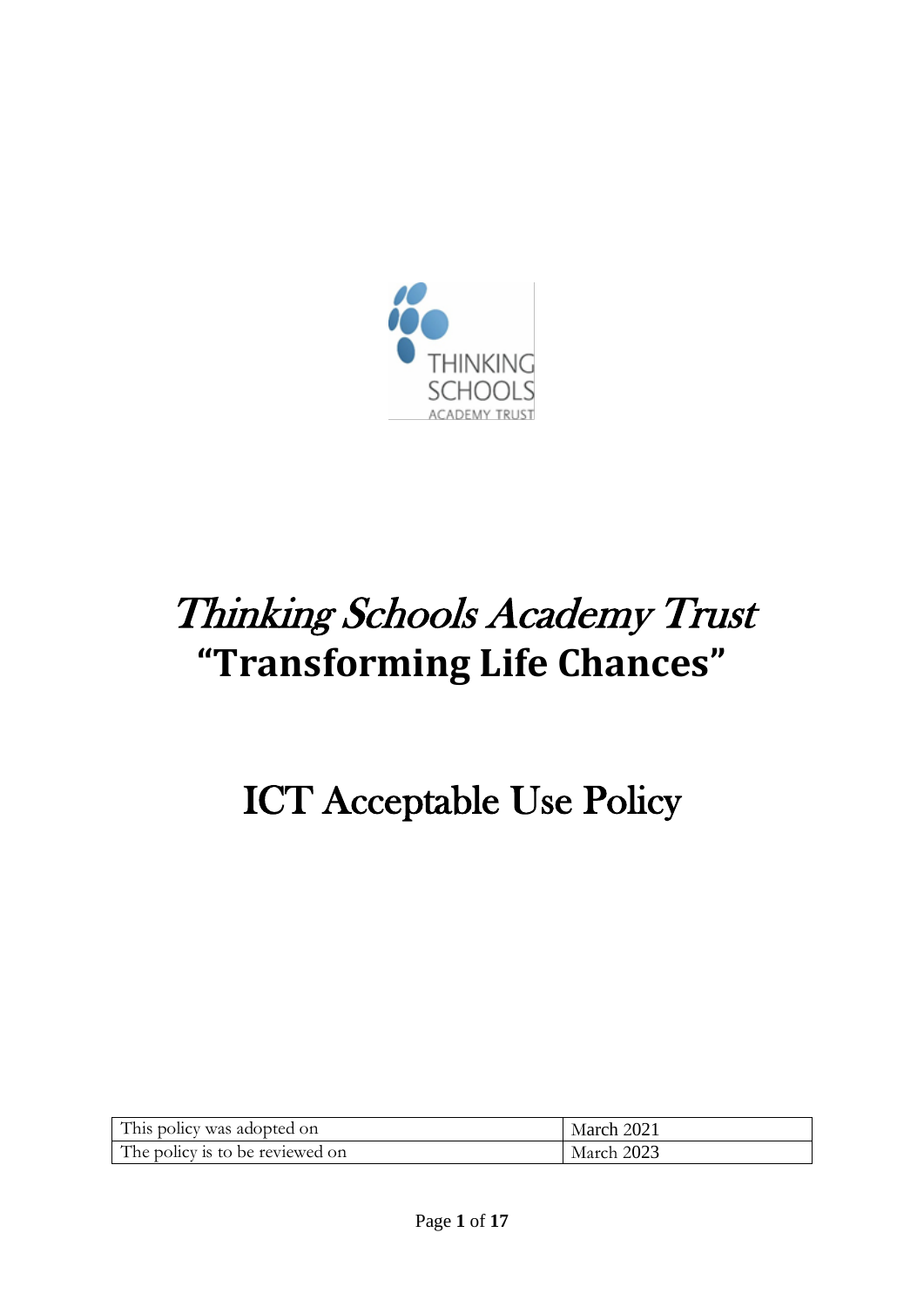## **1. Introduction**

- 1.1 This Policy provides the guidelines of acceptable use of Information Communications Technology (ICT) equipment and facilities within The Thinking Schools Academy Trust. ICT is seen as beneficial to all members of the Academy in supporting learning, teaching, research, administration and approved business activities of the Academy. The Academy's ICT Facilities provide a number of integral services and, therefore, any attempt to misuse a computer system could cause significant disruption to other users at the Academy. This could also lead to a breach of the data protection rights of individuals, resulting in harm to that individual and the Academy.
- 1.2 The purpose of the Acceptable Use Policy is not to impose restrictions that are contrary to established culture of openness, trust and integrity within the Academy. This policy is designed to protect all authorised users from illegal or damaging actions by individuals, either knowingly or unknowingly.
- 1.3 All Users, including but not limited to governors, staff, and students using the Academy's Information Technology and Systems must ensure that they have read this Policy before commencing to its information and communication technology. Failure to do so will not be accepted as a mitigation factor should a problem arise during employment or period of study.

## **2. Definitions**

- 2.1 *"Academy"* means Thinking Schools Academy Trust.
- 2.2 *"ICT Device"* means any laptops, tablets, telephones, smartphones, desktop computer, console, printer, speaker, camera or other electronic equipment that could be used for the carrying out of Academy business or the Processing or storing of information.
- 2.3 *"ICT Facilities"* means all devices, facilities, systems and services including, but not limited to, network infrastructure, ICT Devices, software, websites, web applications or services and any device, system or service which may become available in the future which is provided as part of the ICT service.
- 2.4 *"Users"* means directors, committee members, Regional Governing Bodies, Academy Advisory Boards, staff, students, trainees, volunteers, temporary guests, and all other persons authorised by the Academy to use the ICT Facilities.
- 2.5 *"Personal use"* means any use or activity not directly related to the users' employment, study or purpose.
- 2.6 *"Authorised Personnel"* means employee(s) authorised by the Academy to perform systems administration and/or monitoring of the ICT Facilities.
- 2.5 *"Materials"* means files and data created using the ICT Facilities including but not limited to documents, photographs, audio, video, printed output, web pages, social networking sites, bulletin boards, newsgroups forums and blogs.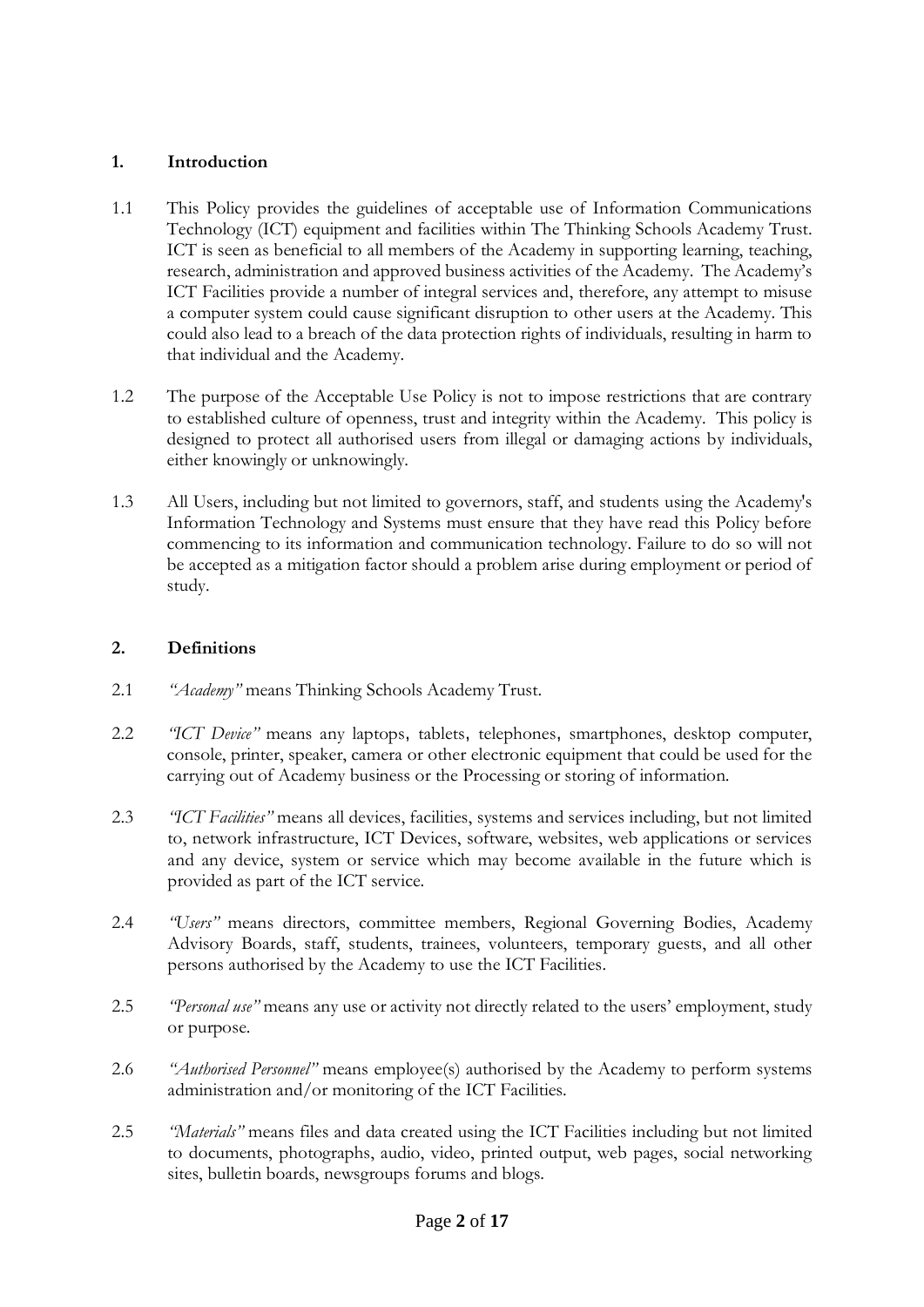#### **3. Policy Statement**

- 3.1 The Academy's ICT Facilities should only be used to support learning, teaching, research, administration and approved business activities of the Academy. The ICT Facilities must not be used for personal commercial, political, charitable, and other such activities unless expressly authorised by the Academy.
- 3.2 The Academy employs various measures to protect the security of its computing resources and of its user accounts. Users should be aware that the Academy cannot guarantee such security. Users should therefore engage in safe computing practices by establishing adhering to the Academy's Information Security Policy at all times, backing up files, and promptly reporting any misuse or violations of this policy.
- 3.3 All devices that use the ICT Facilities, and that are capable of supporting software updates, security updates and automatically updating anti-virus products, must be configured to perform such updates.
- 3.4 Users' accounts and passwords must not be shared with anyone. Users are responsible for the security of their passwords, accounts and setting account and file permissions. Disclosure of account or password information may result is disciplinary action.
- 3.5 Should an individual user account support permitting other users to access the account, such as delegating access to an email system's inbox or calendar, only the account owner is authorised to permit access to be granted without using the Account Access Request Form in Appendix 1. Account owner's must not permit access to any ICT Facility or user account to external or third-parties, without explicit written permission of from the Data Protection Officer or Head of Information Technology.
- 3.6 Occasionally the Academy may need to access information held by a User of the Academy within ICT Facilities, including, but not limited to, email, files stored on a personal computer or file storage or on other file store or backup media. This will usually occur when a User is absent, either ill or on leave, and a situation arises which requires a rapid response. Users must be made aware that the Academy reserves the right to obtain access to files stored upon systems and services owned by Academy, and that the privacy of personal material stored upon such systems and services in the event of authorised access cannot be guaranteed.
- **3.7 In the event that access is required to another user's individual account(s), and the accounts owner cannot provide such authorisation, the Account Access Request Form in Appendix 1, must be used. The Account Access Request must be authorised by Academy representatives as defined in the decision tree in Appendix 2. It is intended that these arrangements are for exceptional circumstances only and access requests will only be considered if they demonstrate that delay will cause disproportionate damage to the Academy. The written authorisation covers an individual act of access and only for the purposes and scope indicated on the authorisation form.**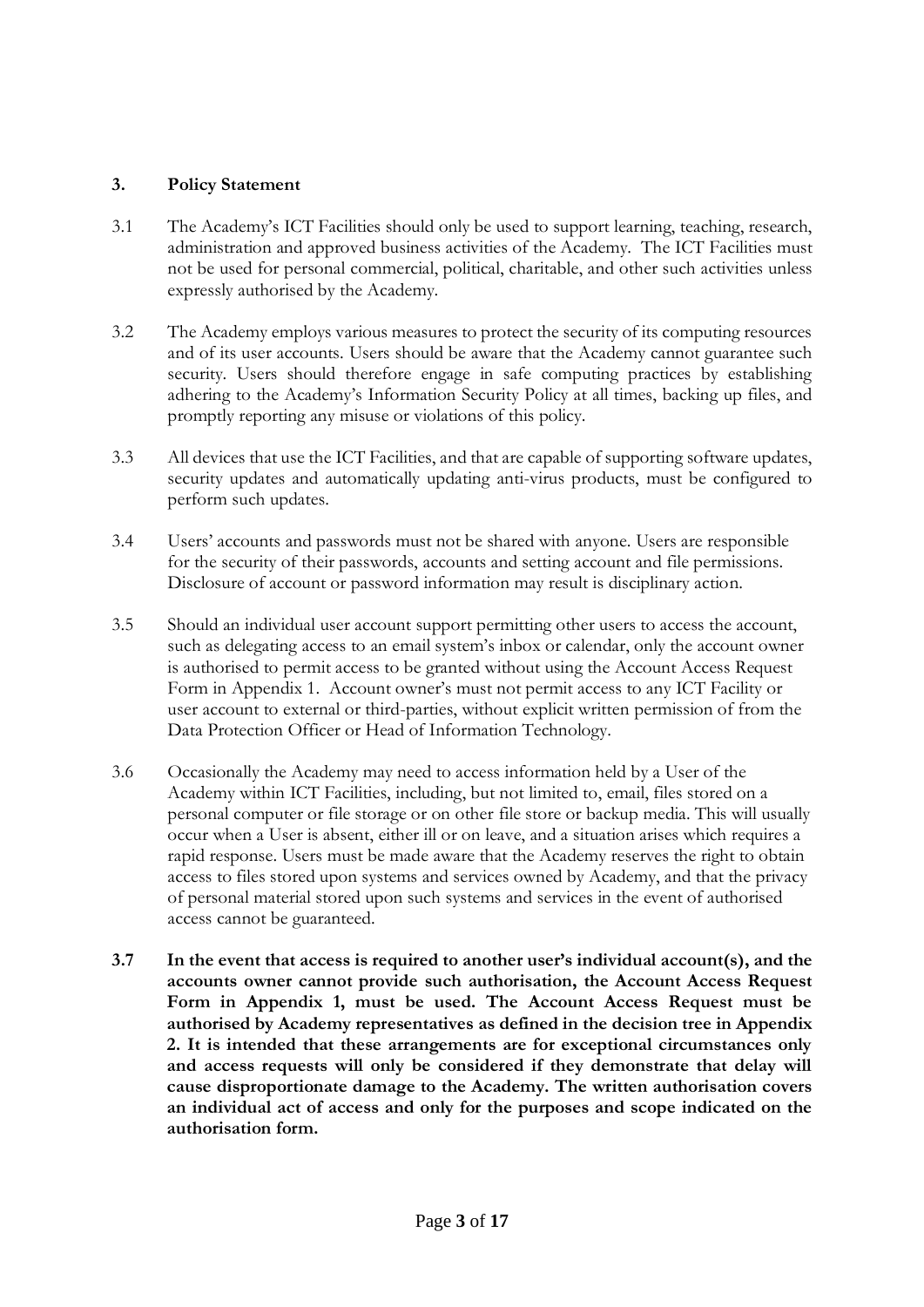- 3.8 In exceptional circumstances, Authorised Personnel may need to make changes to user data or storage for the purposes of operating and providing a system or service. Where reasonable, Authorised Personnel should request permission of the data owner unless the situation is of such urgency as to make this impracticable. However, after such a change the file owner should be informed of the change and the purpose as soon as possible. The Authorised Personnel may not, without specific authorisation from the Data Protection Officer or Head of Information Technology, modify the contents of any file in such a way as to damage or destroy information.
- 3.9 Users must abide by all applicable laws and Academy policies to protect the copyrights and intellectual property rights of others. Copyrighted works may include texts, cartoons, articles, photographs, songs, videos, software, graphics, and other materials. This includes the use of the internet, as many of the materials available through the internet are protected by copyright. It is the responsibility of the user to assume that materials found upon the internet are copyrighted unless the materials contain an express disclaimer to the contrary. Users must obtain permission of the creator or publisher to copy or use software or other copyrighted materials written or created by others and must abide by contracts and agreements controlling installation and use of such software and other materials.
- 3.10 Users' use of the ICT Facilities must be in an ethical and legal manner and in accordance with Academy policies and procedures. Usage of the system to harass, defame, or invade the privacy of others, or to send or receive obscene materials, is not allowed and may result in disciplinary action under policies controlled by the Academy or prosecution under applicable laws.
- 3.11 Users must not use the ICT Facilities to hold or process personal data except in accordance with the Data Protection Legislation and the Academy's Data Protection Policy.
- 3.12 Should a User wish to use the ICT Facilities for personal, personal commercial, political, or charitable or other activity not directly related to their position within the Academy, permission must be expressly granted by the Academy. Any such use must not hinder or interfere with an individual's duties and must not prevent the legitimate use of these facilities by others. Users may not use the Academy's ICT Facilities to store personal nonwork-related information or materials on the ICT Facilities (e.g. eBooks, music, home videos, photography), and use of the ICT Facilities is provided with no expectation of privacy.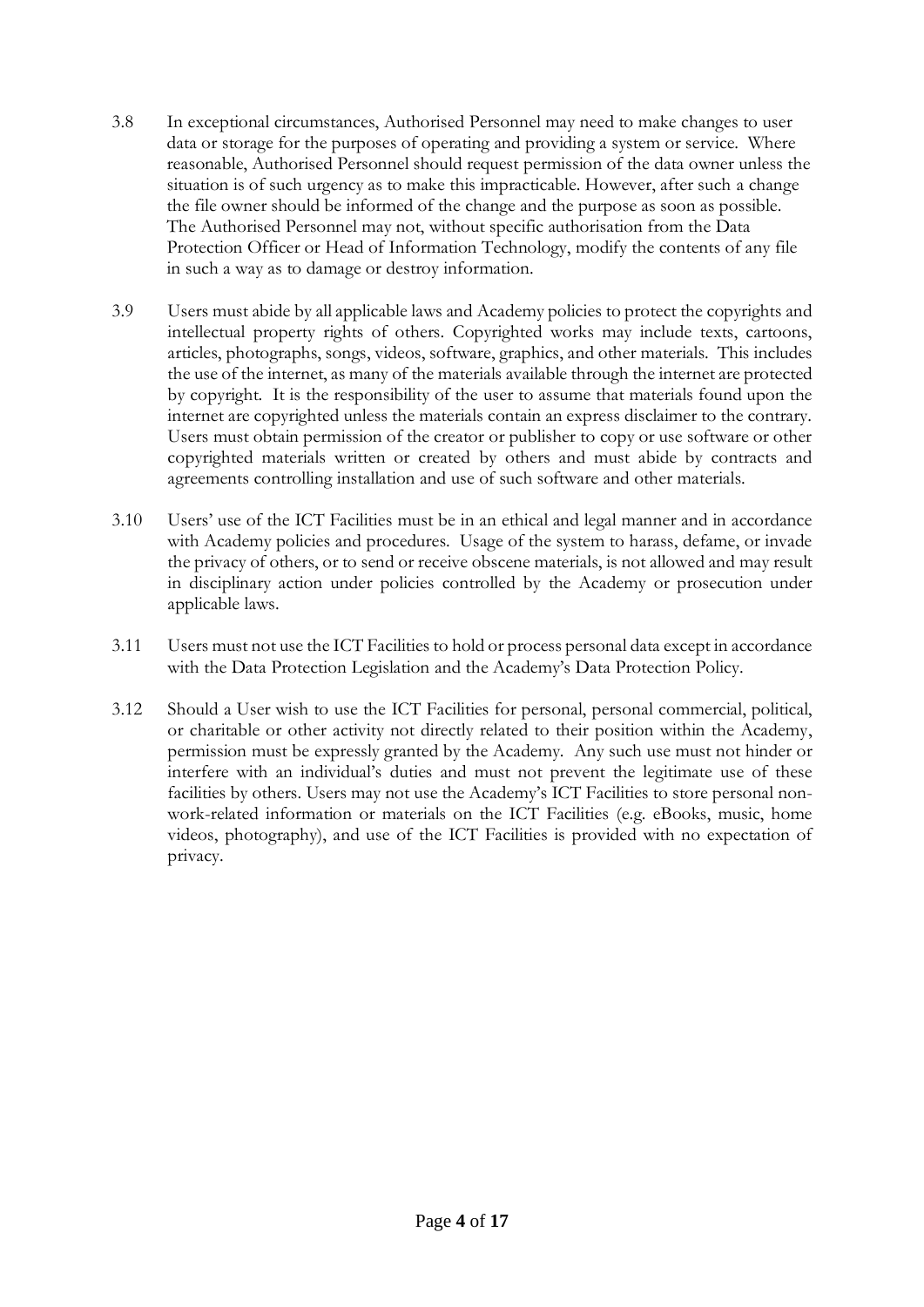3.12.1 If permission is granted for use personal, personal commercial, political, or charitable or other activity not directly related to their positions The ICT Facilities are used entirely at the risk of the user. The Academy will not be liable for any loss, damage or inconvenience arising directly or indirectly from the use of ICT Facilities. Although it takes reasonable care to prevent the corruption of information, the Academy does not give any warranty or undertaking to the user about the integrity of information and accepts no responsibility for the malfunctioning of any computing hardware, software or facility and/or any loss of any data or software or the failure of any security or privacy mechanism. No claim shall be made against the Academy, its employees or agents in respect of any loss alleged to have been caused whether by defect in the resources or by act of neglect of the Academy, its employees or affiliates.

#### **4. Unacceptable Use**

- 4.1 The Academy reserves the right to block, disconnect or otherwise prevent what it considers to be unacceptable use of its ICT Facilities. Unacceptable use includes, but is not limited to:
- 4.1.1 All actions or activities that are illegal or in conflict with the Academy's policies, procedures, processes and regulations or which breach contracts or policies applied to the Academy by third party through a valid service contract or agreement.
- 4.1.2 Using the ICT Facilities for access, creation, modification, storage, download, hosting or transmission of material that could be considered pornographic, offensive, obscene, or otherwise inappropriate, or for placing direct or indirect links to websites which publish or host pornographic, offensive or inappropriate material.
- 4.1.3 Publishing materials or making statements which the Academy may deem to be advocating illegal activity, or threatening, or harassing, or defamatory, or bullying or disparaging of others, or abusive, or libellous, or slanderous, or indecent, or obscene, or offensive or promotes unlawful discrimination, breaches copyright or otherwise causing annoyance, or inconvenience.
- 4.1.4 Unauthorised production, distribution, copying, selling, hiring, performing of copyrighted material including, but not limited to, digitisation and distribution of computer software, television, radio, streaming services, websites, photographs, magazines, books, music or any copyrighted sources and installation of any copyrighted software for which the Academy does not have an active licence or explicit permission of the copyright owner, is strictly prohibited.
- 4.1.5 Authoring or sending any form of electronic communications or messages, including, but not limited to, videos, chats, messages and/or emails that were unsolicited and may be considered inappropriate, junk, "chain letters", "Ponzi", hoax warnings or advertising, and that do not correctly identify you as the sender, or messages which appear to originate from another person.
- 4.1.6 Unauthorised recording, "screenshotting", capturing, photographing or any other means of observing and/or documenting the *Materials* of an ICT device, without prior notification and agreement.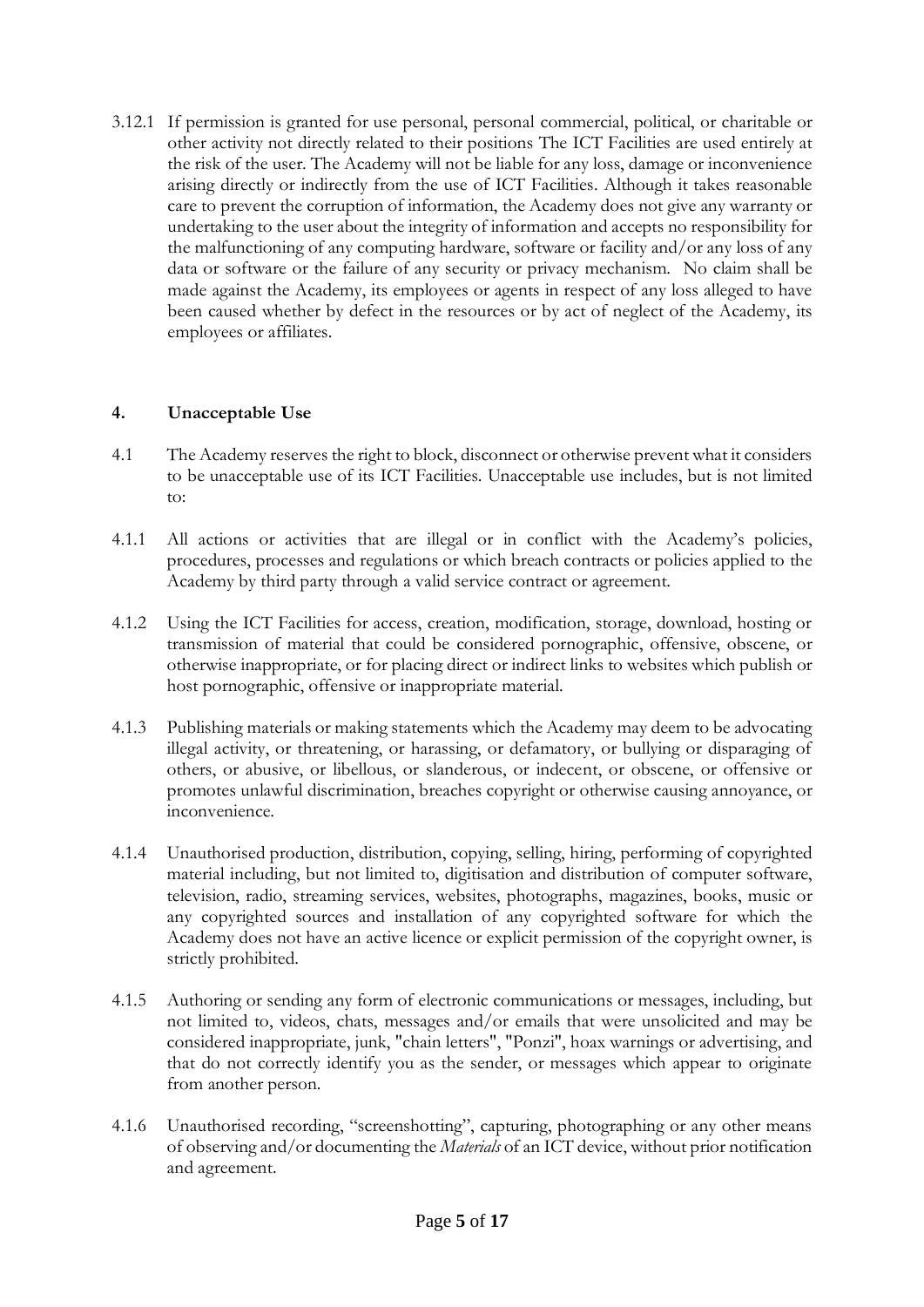- 4.1.6 Unauthorised transmission, distribution, discussion or disclosure of information gained through a user's presence within the Academy or through the use of ICT Facilities.
- 4.1.7 Connecting any non-approved ICT device, system or service (including wireless access points) to Academy networks or setting up any network services, without the explicit or delegated permission from Authorised Personnel.
- 4.1.9 Unauthorised access (or attempted unauthorised access) to any ICT Facilities provided by the Academy.
- 4.1.10 Allowing, inciting, encouraging or enabling others to gain or attempt to gain unauthorised access to the ICT Facilities.
- 4.1.11 Causing any damage to ICT Facilities, including through the consumption of food or drink, or moving or removing such facilities without authorisation. The Academy reserves the right to charge for any damage caused.
- 4.1.12 Attempting to modify, alter or in any way interfere with ICT facility security controls, hardware or software, configurations, settings, equipment, data files or websites without the written authorisation or delegated permission from Authorised Personnel.
- 4.1.13 Introduction of unauthorised and/or malicious software or programs into the ICT Facilities, including, but not limited to: unlicensed software, viruses, worms, Trojan horses or logic bombs; by downloading, creating or using any program, tool or item of software designed to monitor damage, disrupt or interfere with the functioning of ICT Facilities, user accounts or data.
- 4.1.14 Effecting security breaches or disruptions of network communication, including, but not limited to, accessing or modifying data (or data headers) of which the user is not an intended recipient or logging into an ICT system or service, or account, that the user is not expressly authorised to access. Disruption includes, but is not limited to, network sniffing, pinged floods, packet spoofing, denial of service, and forged routing information.
- 4.1.15 Executing any form of network monitoring including any data capture, port scanning or security scanning without written authorisation or delegated permission from Authorised Personnel.
- 4.1.16 Registering for any system or service, including, but not limited to, social media accounts, web applications, domain names, which includes the name of the Academy or any similar name, or abbreviation that may mislead the public into believing that the domain name refers to the Academy.
- 4.1.17 Acting in any way that directly or indirectly causes disruption to others' use of Academy ICT Facilities or using ICT Facilities to disrupt or deny the use of ICT Facilities of third parties at any time.

**This is not an exhaustive list but merely an indication of the types of conduct that could come under the heading of inappropriate. Failure to follow this policy may result in disciplinary action up to and including dismissal. It may also lead to criminal or civil action.**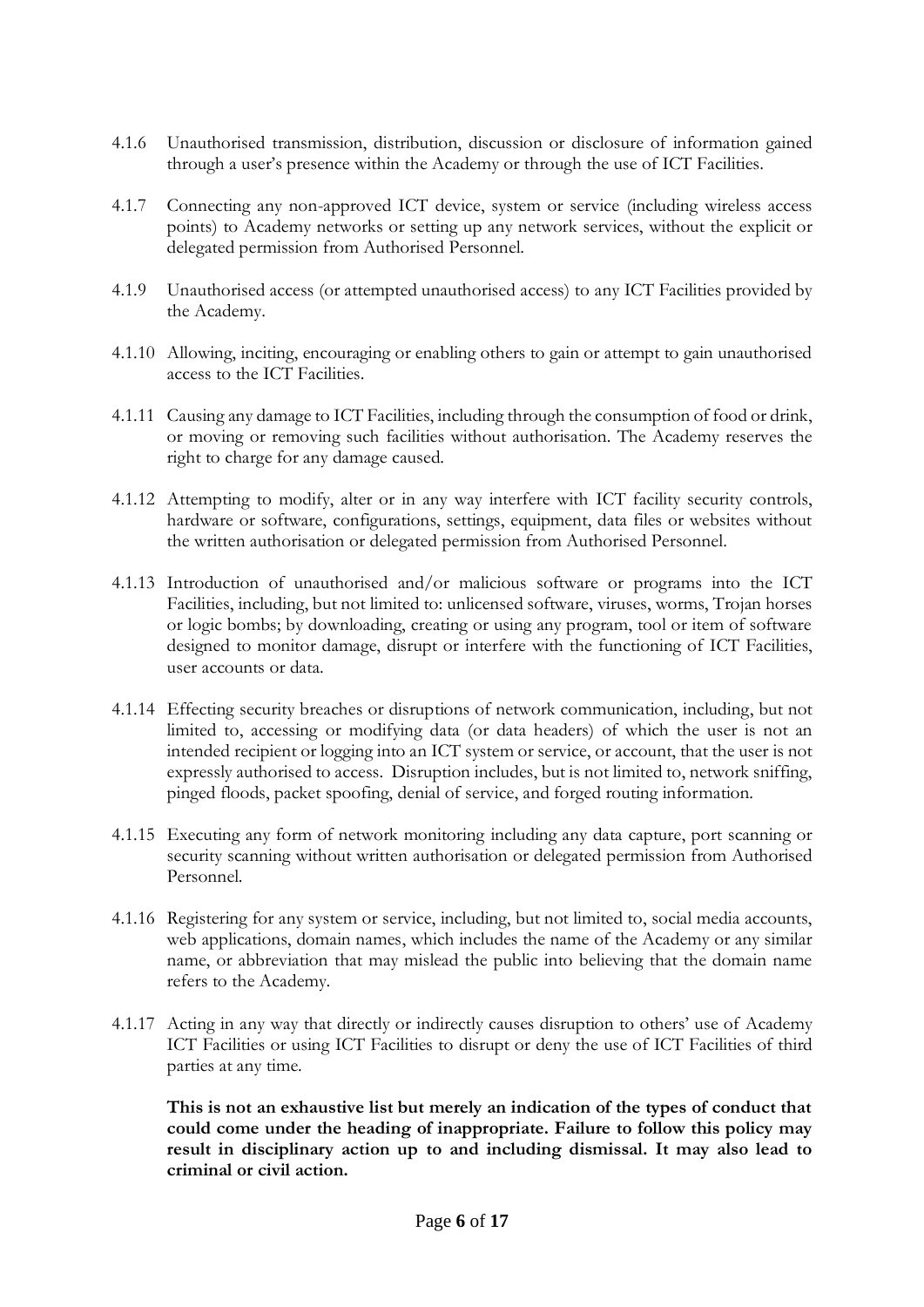## **5. Exemptions from Unacceptable Use**

5.1 Where the use of the Academy's ICT Facilities is required for a purpose that would otherwise be considered an unacceptable use, an exemption to the Acceptable Use policy may be granted where such an exception is required for the Academy's related business (such as lawful study or research). The requesting user should notify their Headteacher/Principal (or Service Manager), prior to undertaking an unacceptable use. who must obtain explicit written permission for such use from the Data Protection Officer or Head of Information Technology, as appropriate. Advice on the application of certain legislation as it applies to the use of IT can be sought from Academy's Governance and Compliance team.

#### **6. Remote Learning**

- 6.1 Online collaboration is essential for remote learning providing increased opportunities to maintain the connection between school and home.
- 6.2 Users engaging, participating or otherwise connected to the ICT Facilities are expected to abide by the Acceptable Use Policy, and all other applicable policies, including but not limited to the Remote Learning Policy.

## **7. ICT Monitoring**

7.1 The Academy may monitor the usage of any or all ICT Facilitates and has access to reports on any internet sites that have been visited. Such monitoring will be performed in compliance with this policy and the Academy's ICT Monitoring policy

#### **8. Monitoring & Review**

8.1 This policy will be reviewed every 2 years and may be subject to change.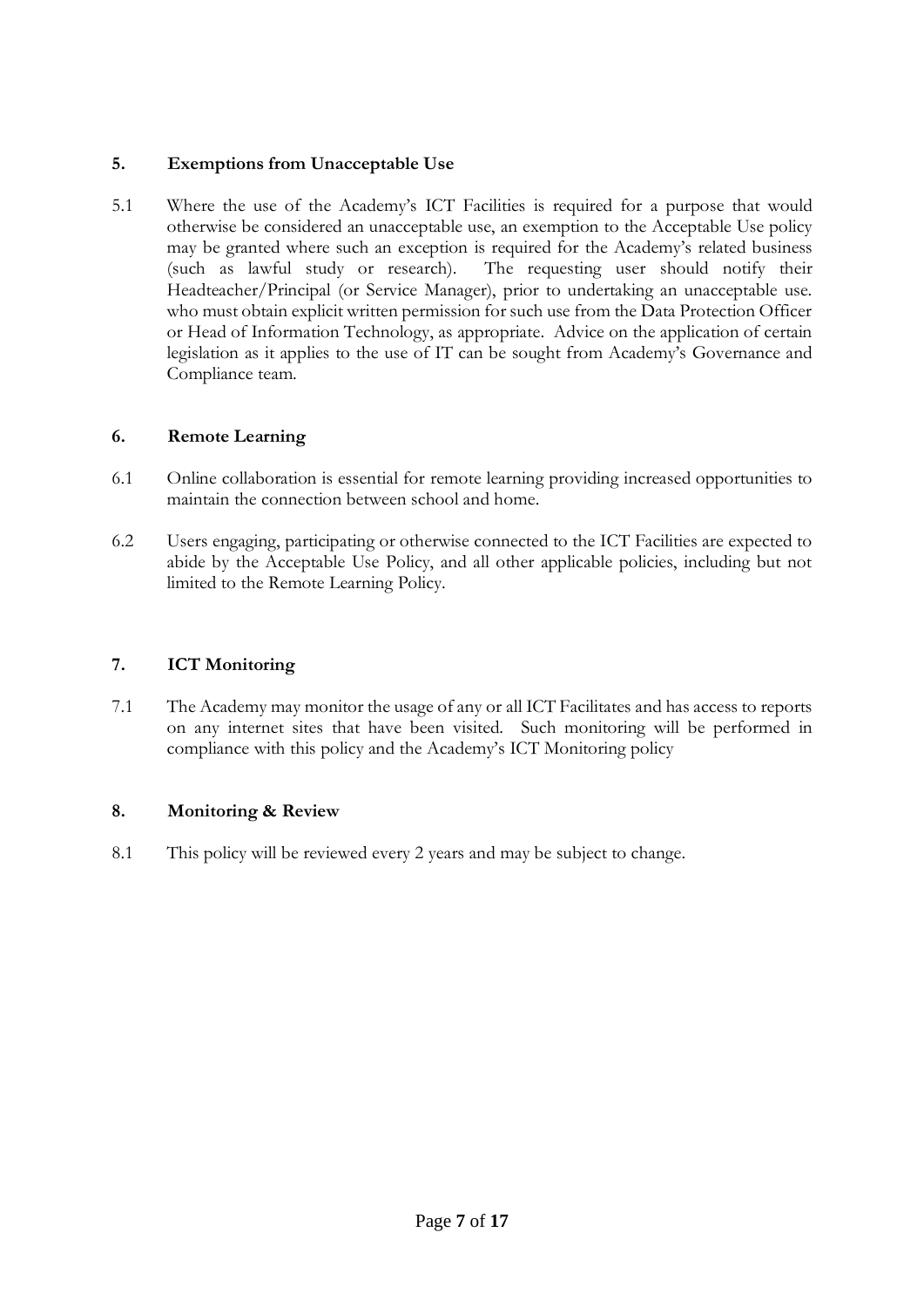# **Appendix 1**

To gain access to the individual user account of another user, the below form must be completed, and the request authorised by the appropriate persons using the decision tree in Appendix 2. A request must be completed for each account to be access even if the accounts are assigned to the same user.

| <b>Account Access Request Form</b>                                                                                                                                                                                                                                                                                             |                               |                                                                 |
|--------------------------------------------------------------------------------------------------------------------------------------------------------------------------------------------------------------------------------------------------------------------------------------------------------------------------------|-------------------------------|-----------------------------------------------------------------|
| Account to be accessed                                                                                                                                                                                                                                                                                                         | Name                          |                                                                 |
|                                                                                                                                                                                                                                                                                                                                | Username                      |                                                                 |
|                                                                                                                                                                                                                                                                                                                                | System                        | Name of system hosting the account (e.g. TSAT Active Directory) |
| <b>Reason for access</b><br>Please include why the access is in the interests of the<br>Academy, for example, as the member of staff is off<br>ill or on leave and legal deadline will be missed, or if<br>any internal disciplinary offence or suspected or<br>alleged civil or criminal act which may have been<br>committed |                               |                                                                 |
| <b>Names and Usernames</b><br>List all Authorised Personnel and their jib titles that<br>will perform the monitoring                                                                                                                                                                                                           | Name                          |                                                                 |
|                                                                                                                                                                                                                                                                                                                                | Username                      |                                                                 |
|                                                                                                                                                                                                                                                                                                                                | Name                          |                                                                 |
|                                                                                                                                                                                                                                                                                                                                | Username                      |                                                                 |
|                                                                                                                                                                                                                                                                                                                                | Name                          |                                                                 |
|                                                                                                                                                                                                                                                                                                                                | Username                      |                                                                 |
| Period Access is to be granted<br>for (in days)                                                                                                                                                                                                                                                                                |                               |                                                                 |
| Access is for investigation                                                                                                                                                                                                                                                                                                    | No $\square$<br>Yes $\square$ |                                                                 |
| <b>Access Special Category Data</b>                                                                                                                                                                                                                                                                                            | No <sub>l</sub><br>Yes $\Box$ |                                                                 |
| Requestor                                                                                                                                                                                                                                                                                                                      | Name                          |                                                                 |
|                                                                                                                                                                                                                                                                                                                                | Signature                     |                                                                 |
|                                                                                                                                                                                                                                                                                                                                | Date                          |                                                                 |

Please turn over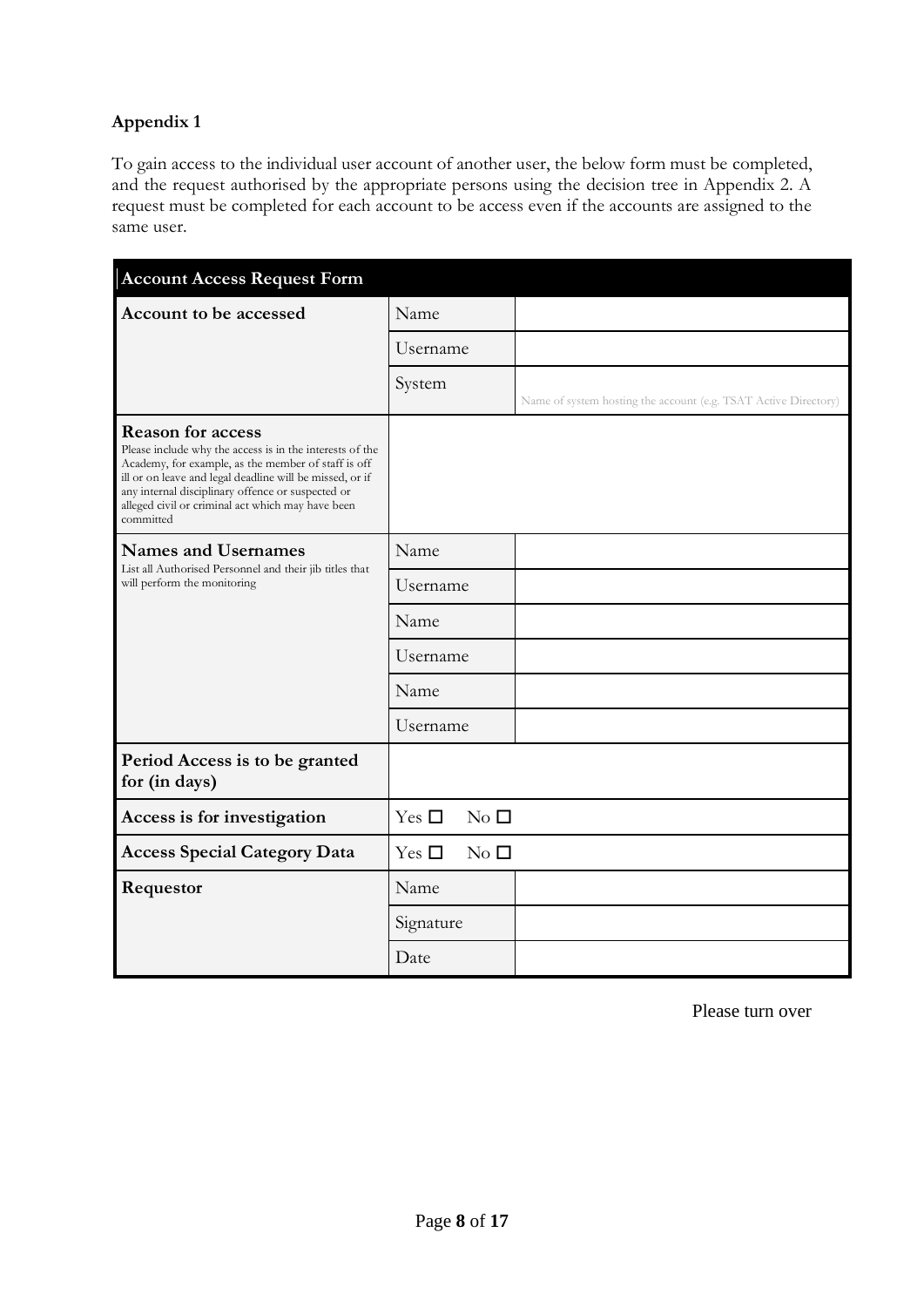| <b>Account Access Request Form (continued)</b>                                                                                                                                                                         |           |                         |
|------------------------------------------------------------------------------------------------------------------------------------------------------------------------------------------------------------------------|-----------|-------------------------|
| <b>Authorisation 1</b>                                                                                                                                                                                                 | Name      |                         |
|                                                                                                                                                                                                                        | Signature |                         |
|                                                                                                                                                                                                                        | Position  |                         |
|                                                                                                                                                                                                                        | Date      |                         |
| <b>Authorisation 2</b>                                                                                                                                                                                                 | Name      |                         |
|                                                                                                                                                                                                                        | Signature |                         |
|                                                                                                                                                                                                                        | Position  |                         |
|                                                                                                                                                                                                                        | Date      |                         |
| <b>Authorisation 3</b><br>(if required)                                                                                                                                                                                | Name      |                         |
|                                                                                                                                                                                                                        | Signature |                         |
|                                                                                                                                                                                                                        | Position  |                         |
|                                                                                                                                                                                                                        | Date      |                         |
| <b>Data Protection Officer</b><br>(If access request includes the need to<br>access Special Category Personal Data the<br>Data Protection Officer (or nominated<br>delegate in absence) MUST authorise the<br>request) | Name      |                         |
|                                                                                                                                                                                                                        | Signature |                         |
|                                                                                                                                                                                                                        | Position  | Data Protection Officer |
|                                                                                                                                                                                                                        | Date      |                         |

Please turn over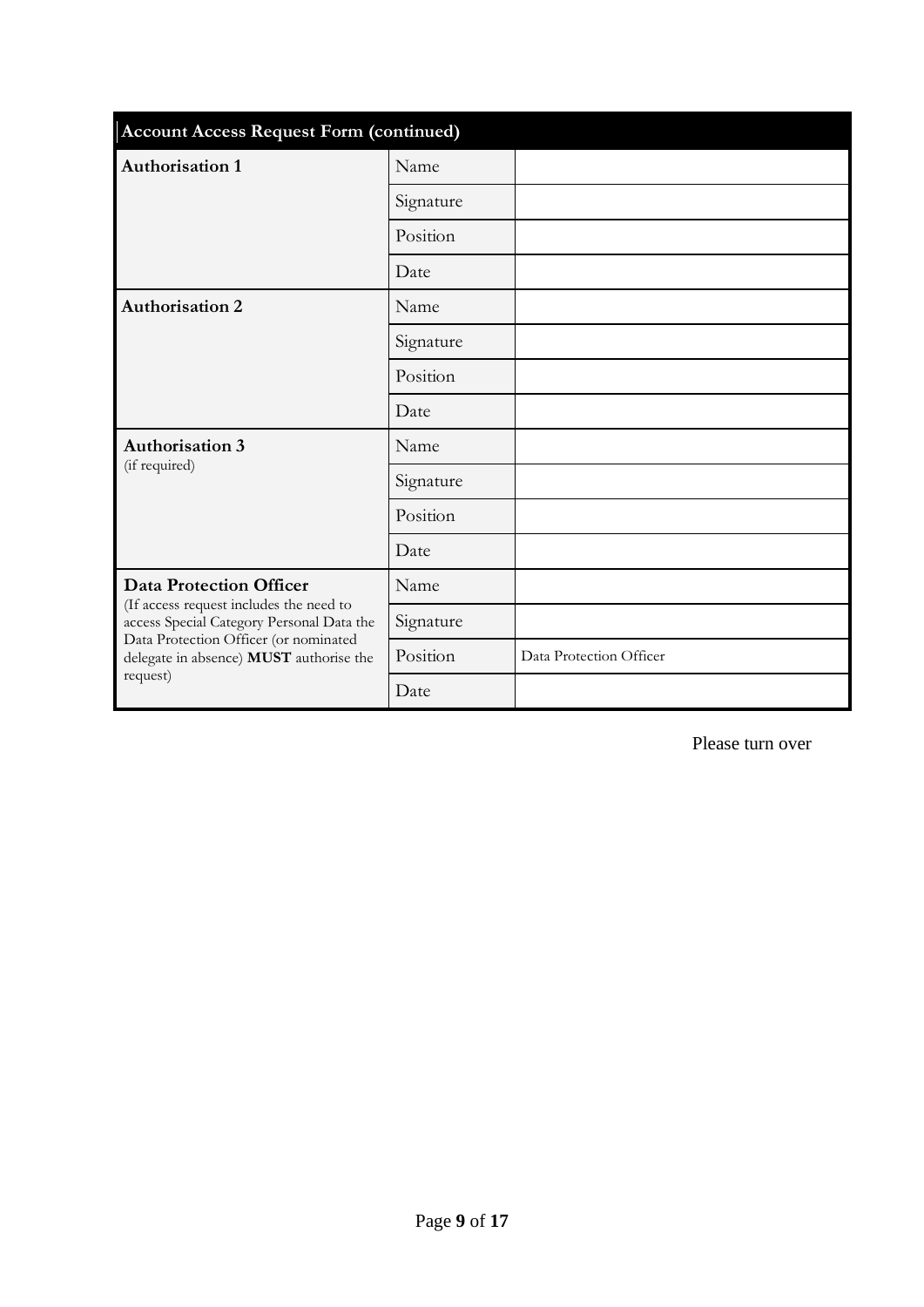#### **To be completed by ITS department**

If access request is granted by assigning access rights to a user account, ITS must record the account that was given the rights and by whom.

Once the duration of the Access Request has expired, ITS must record that the previously granted rights have been revoked, and by whom

| <b>Account Access Request Completion</b> |           |  |
|------------------------------------------|-----------|--|
| <b>Actions taken</b>                     |           |  |
|                                          |           |  |
| Account access request granted<br>by     | Name      |  |
|                                          | Signature |  |
|                                          | Date      |  |

| <b>Account Access Request Revocation</b> |           |  |
|------------------------------------------|-----------|--|
| <b>Actions taken</b>                     |           |  |
|                                          |           |  |
|                                          |           |  |
|                                          |           |  |
|                                          |           |  |
| Account access revoked by                | Name      |  |
|                                          | Signature |  |
|                                          | Date      |  |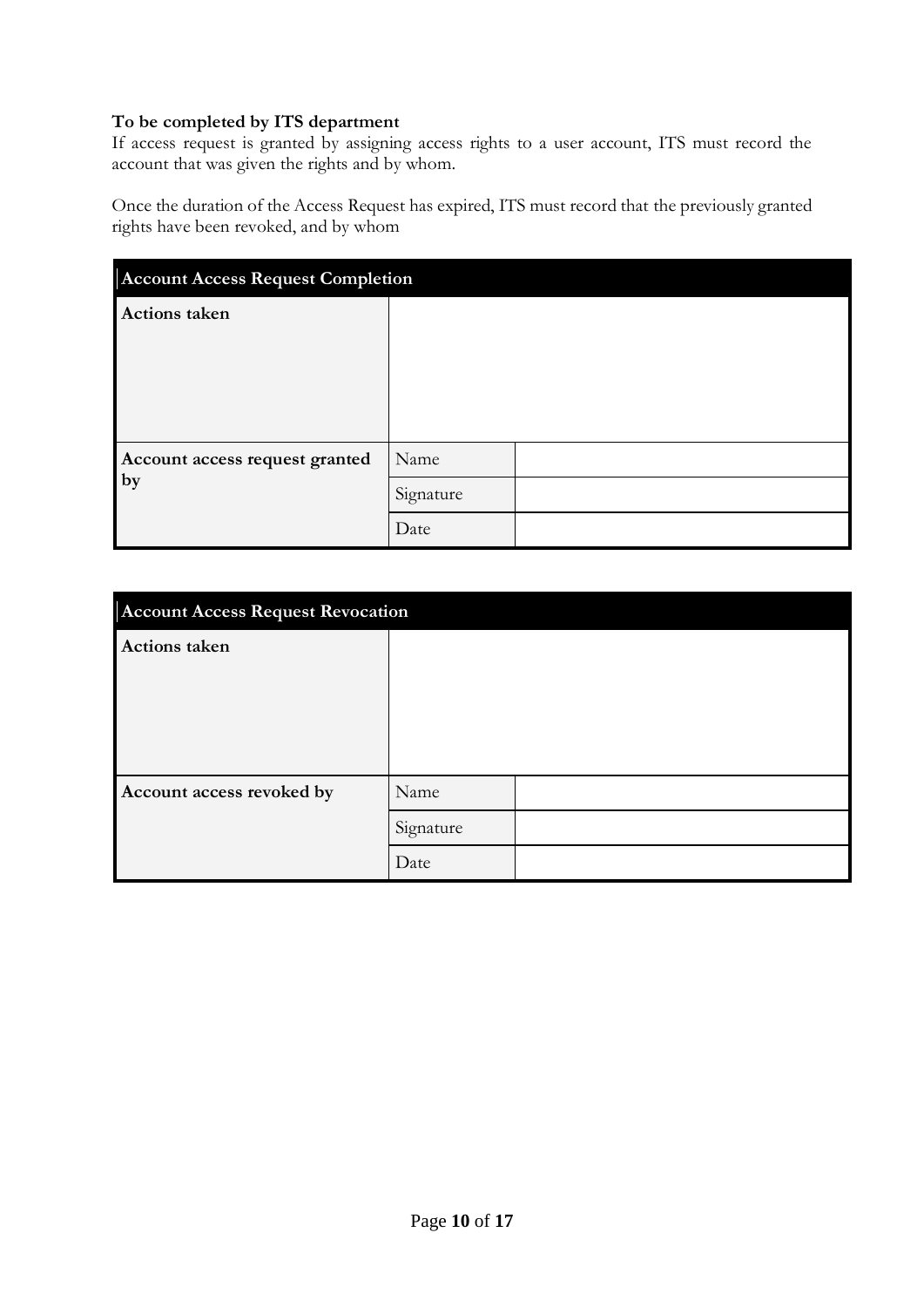# **Appendix 2**



\* Or more senior post holder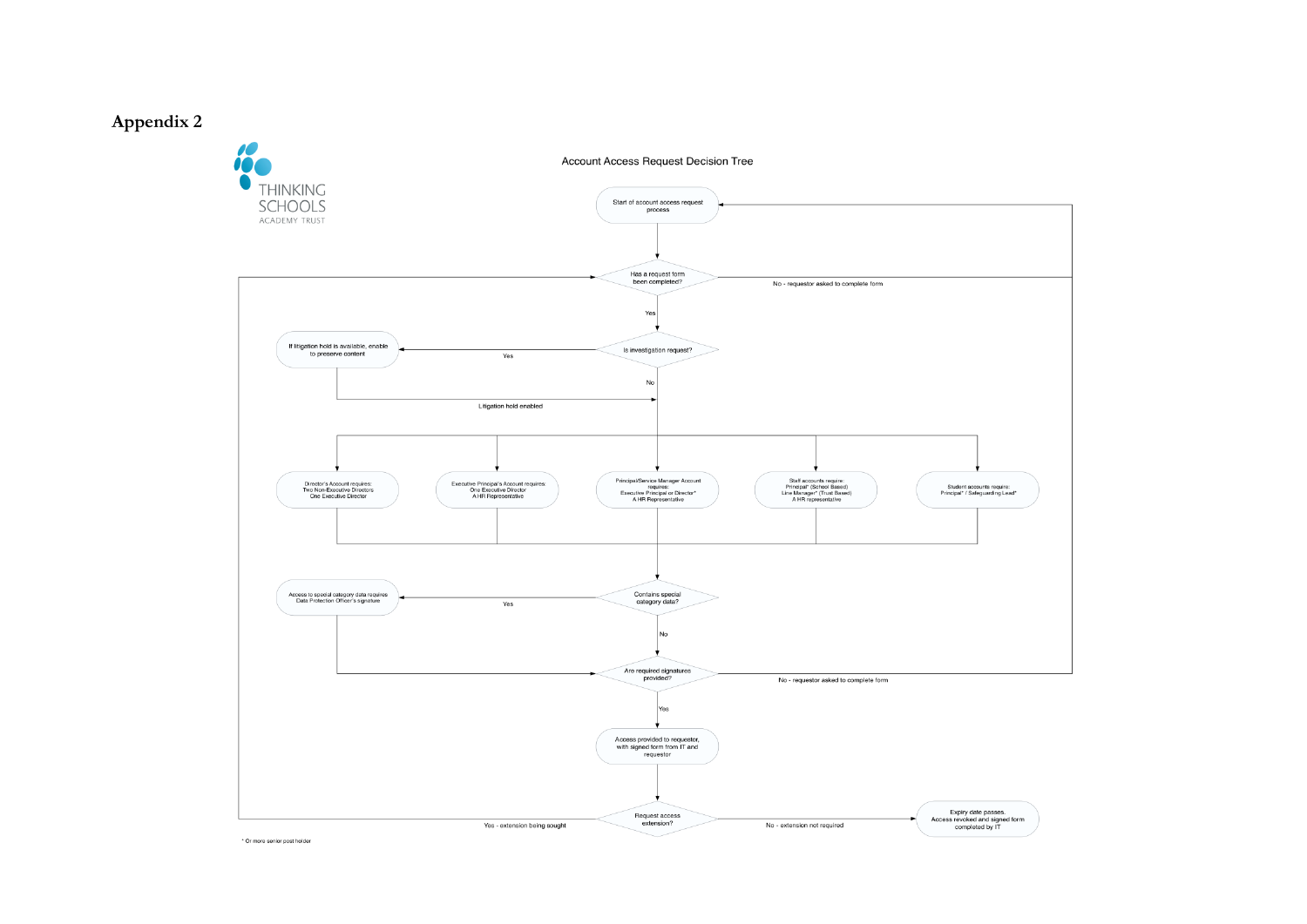## **Appendix 3 – Primary Student Acceptable Use Policy Agreement (Foundation-KS2)**

We need to be safe when we use computers and the internet. To help us stay safe when we use computers:

- I will ask a teacher or suitable adult if I want to use the computers / tablets;
- I will only use activities that a teacher or suitable adult has told or allowed me to use;
- I will take care of the computer and other equipment;
- I will ask for help from a teacher or suitable adult if I am not sure what to do or if I think I have done something wrong;
- I know that my school may look at my use of computers / tablets;
- I will not take pictures, or record something I see on the computers  $\ell$  tablet;
- I will tell a teacher or suitable adult if I see something that upsets me on the screen; and
- I know that if I break the rules I might not be allowed to use a computer / tablet.

**Name (child):**

**Signed (child):** 

**Parent/Carer** 

**I have read and understand that use of the Academy IT systems and devices is governed by the full Acceptable Use Policy and all of the policies available from the Academy's website [www.tsatrust.org.uk.](http://www.tsatrust.org.uk/)**

The Academy's systems and devices are primarily intended for educational use and must not be used for personal or recreational purposes unless expressly permitted. The Academy may monitor use of the systems, devices and digital communications at any time.

Parents and Carers should sign below to show that you have read, understood and agree to the rules included in the Acceptable Use Agreement. If you do not sign and return this agreement, access will not be granted to the Academy's ICT Facilities.

**Print Name (parent):**

**Signed (parent):** 

**Date (parent):**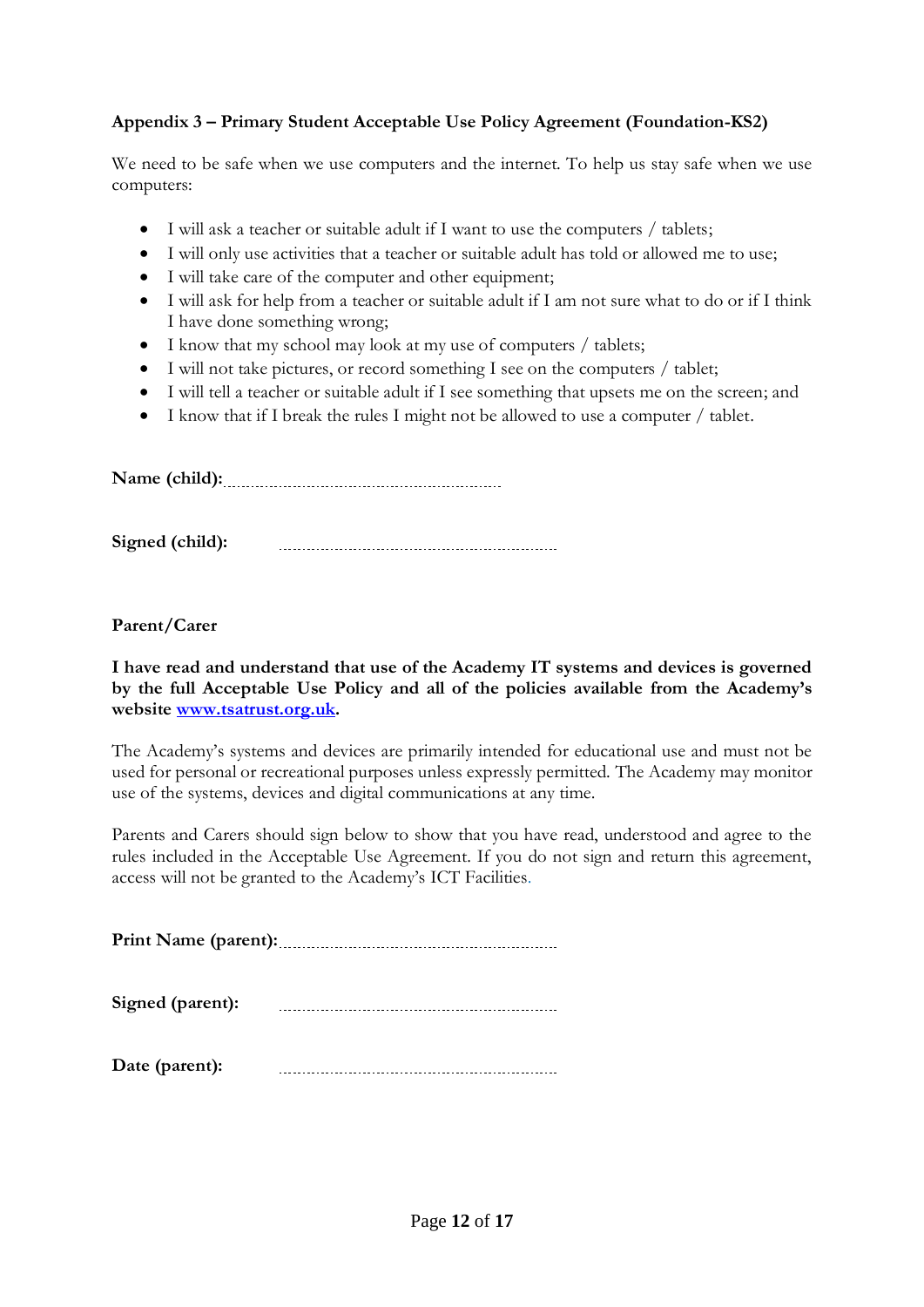# **Appendix 3 – Learner Acceptable Use Policy Agreement (KS3-KS5, Adult Education)**

ICT is seen as beneficial to all members of the Academy in supporting learning, teaching, research, administration and approved business activities of the Academy. The Academy's ICT Facilities provide a number of integral services and, therefore, any attempt to misuse a computer system could cause significant disruption to other users at the academy.

This Acceptable Use Agreement is intended to ensure:

- that all users, will be responsible and stay safe while using ICT devices, systems and services.
- that Academy devices, systems, services and users are protected from accidental or deliberate misuse that could put the security of these systems and users at risk.

## **Agreement**

I understand that I must use Academy systems in a responsible way, to ensure that there is no risk to my safety or to the safety and security of the systems and other users.

When using the Academy's ICT Facilities:

- I understand that the Academy systems and devices are primarily intended for educational use and that I will not use them for personal or recreational use unless I have prior permission;
- I understand that the Academy may monitor my use of the devices, systems, services and communications at any time, and that I am not provided with personal private data storage;
- $\bullet$  I will keep my username and password safe and secure  $-1$  will not share it, nor will I try to use any other person's username and password. I understand that I should not write down or store a password where it is possible that someone may steal it;
- I will not disclose or share personal information about others when on-line (this could include names, addresses, email addresses, telephone numbers, age, gender, educational details, financial details etc.…);
- I will immediately report any unpleasant or inappropriate material or messages or anything that makes me feel uncomfortable when I see it on-line;
- I will not open any hyperlinks in emails or any attachments to emails, unless I know and trust the person / organisation who sent the email, or if I have any concerns about the validity of the email (due to the risk of the attachment containing viruses or other harmful programmes);
- I will respect others' work and property and will not access, copy, remove or otherwise use or alter any other user's files, without the owner's knowledge and permission, and I will ensure that any use is in accordance with Academy policies;
- I understand there are risks when using the systems and services, and will not try to upload, download or access any materials which are illegal or inappropriate or may cause harm or distress to others, nor will I try to use any programmes or software that might allow me to bypass the filtering / security systems in place to prevent access to such materials;
- I will be polite and responsible when I communicate with others, I will not use strong, aggressive or inappropriate language and I appreciate that others may have different opinions;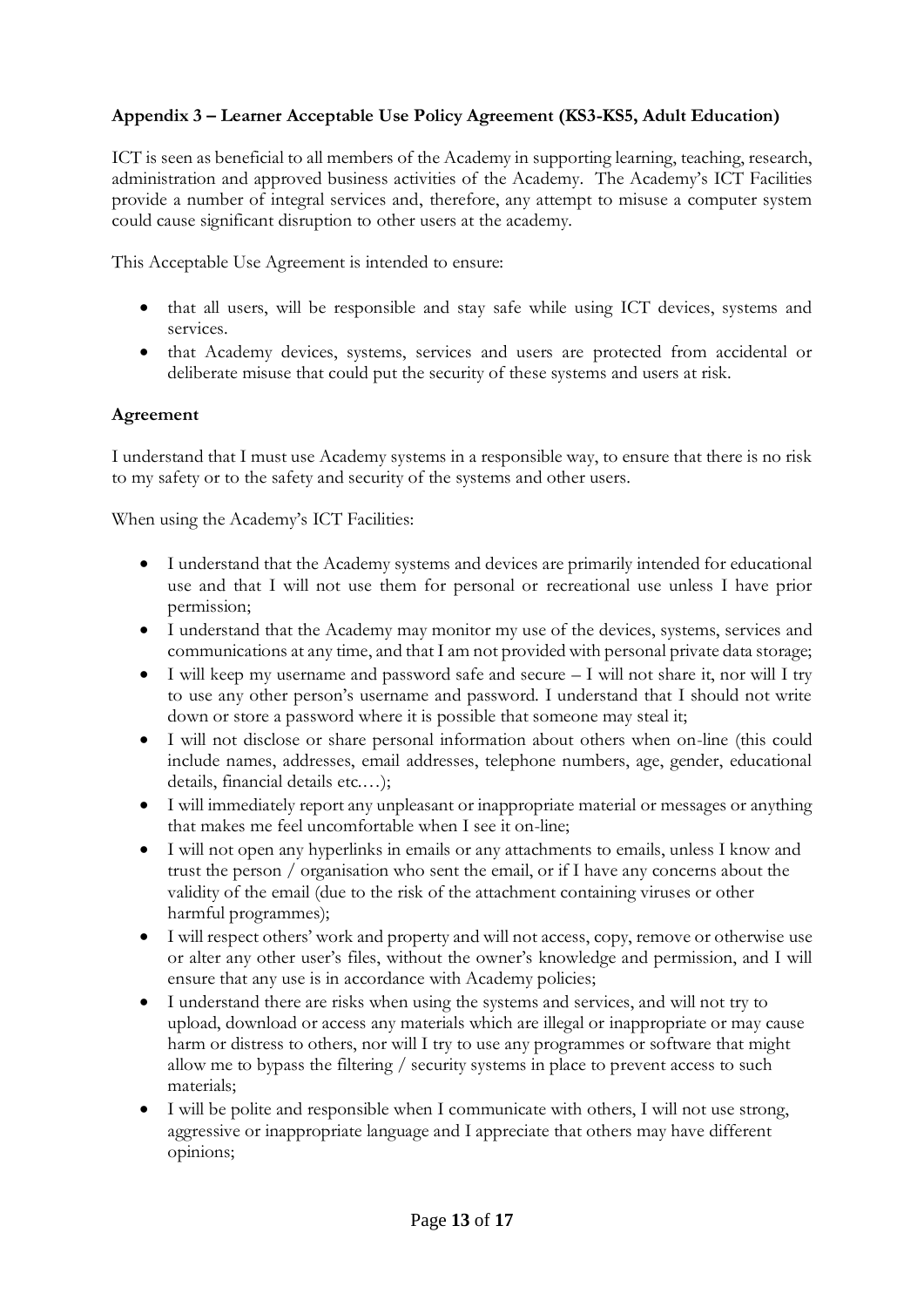- I will respect copyright of materials and intellectual property rights and not take or distribute text, images or other materials without permission;
- I will not record, photograph, or otherwise capture the content of a computer in any way, without permission;
- I will not use or modify any of the Academy devices, systems and services in any way that will disrupt their use for others in any way;
- I will not install or attempt to install or store programmes of any type on any Academy device, nor will I try to alter computer settings;
- I understand that I am not permitted to attempt to connect any devices or systems (e.g. laptops, mobile phones, USB devices, etc.…) to any Academy devices, systems or services without prior permission from an Authorised Person within the Academy. I understand that, if I am permitted to use my own devices in the Academy I will follow the rules set out in this agreement, in the same way as if I was using school equipment.

I understand that I am responsible for my actions, both inside and outside of the Academy:

- I understand that the Academy also has the right to take action against me if I am involved in incidents of inappropriate behaviour, that are covered in this agreement, when I am out of the Academy and where they involve my membership of the Academy community (for example, cyber-bullying, use of images or personal information).
- I understand that if I fail to comply with this Acceptable Use Policy Agreement, I will be subject to disciplinary action. This may include loss of access to the Academy ICT systems and services, disciplinary action as set out in the codes of conduct and in the event of illegal activities involvement of the police.

I agree to follow these guidelines at all times when:

- using or connected to the Academy's devices, systems and services;
- using my own equipment inside or outside of the Academy in a way that is related to me being a member of this Academy (for example, communicating with other members of the Academy, accessing Academy email, websites and services, etc.…).

**I have read and understand that use of the Academy IT systems and devices is governed by the full Acceptable Use Policy and all of the policies available from the Academy's website [www.tsatrust.org.uk.](http://www.tsatrust.org.uk/)**

**Print Name**

**Signed**  

**Date:**

Parents and Carers should sign below to show that you have read, understood and agree to the rules included in the Acceptable Use Agreement. If you do not sign and return this agreement, access will not be granted to the Academy's ICT Facilities.

**Print Name (parent):**

**Signed (parent):** 

**Date (parent):**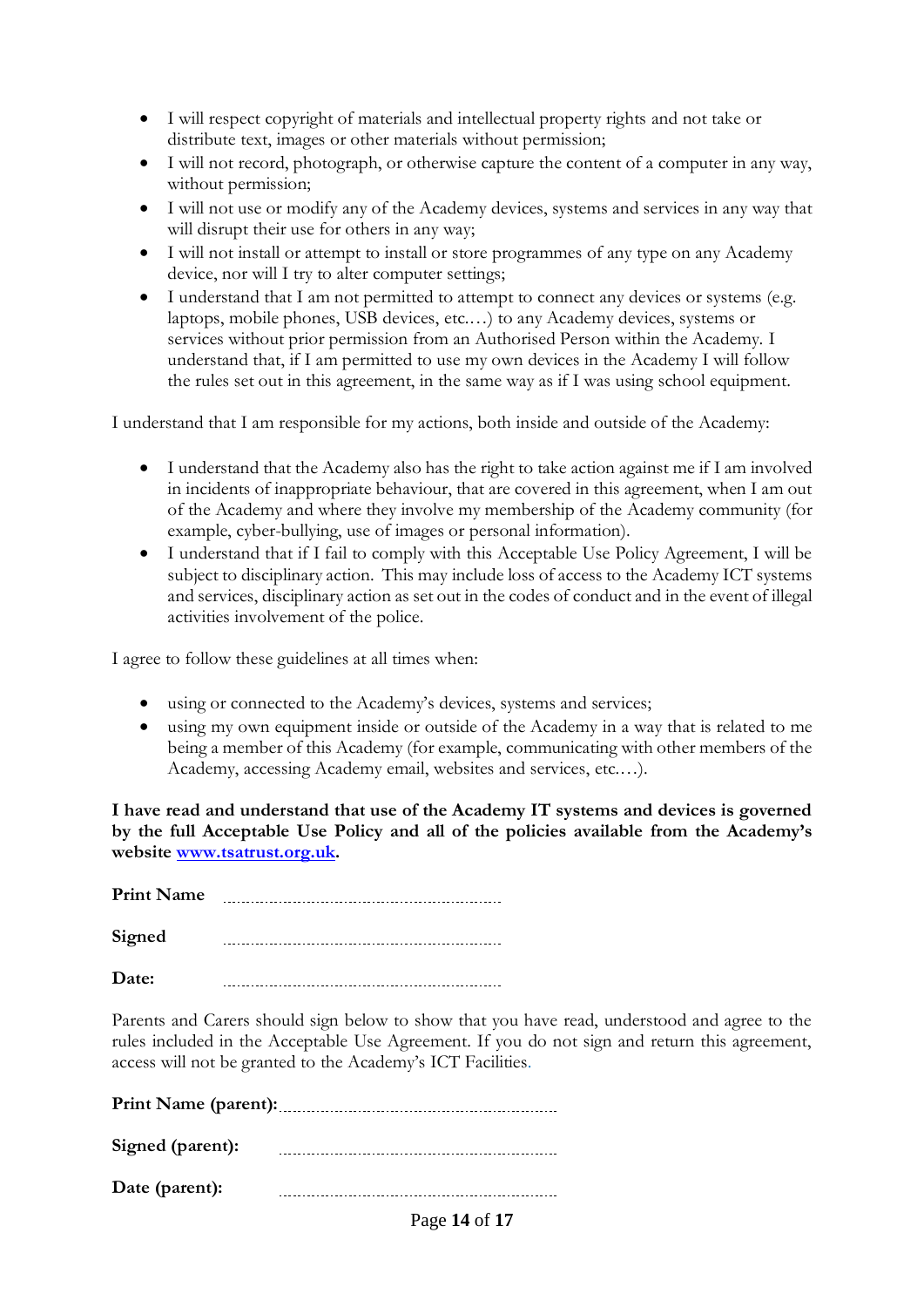# **Appendix 3 – Acceptable Use Policy Agreement (Staff / All other users)**

ICT is seen as beneficial to all members of the Academy in supporting learning, teaching, research, administration and approved business activities of the Academy. The Academy's ICT Facilities provide a number of integral services and, therefore, any attempt to misuse a computer system could cause significant disruption to other users at the academy. This could also lead to breaches of the data protection rights of a number of individuals causing harm to those individuals, and to the Academy.

This Acceptable Use Agreement is intended to ensure:

- that all users, will be responsible and stay safe while using ICT devices, systems and services.
- that Academy devices, systems, services and users are protected from accidental or deliberate misuse that could put the security of these systems and users at risk.

## **Agreement**

I understand that I must use Academy systems in a responsible way, to ensure that there is no risk to my safety or to the safety and security of the systems and other users, including as to the personal data of others.

When using the Academy's ICT Facilities:

- I understand that the Academy systems and devices are primarily intended for educational use and that I will not use them for personal or recreational use unless I have prior permission;
- I understand that the Academy may monitor my use of the devices, systems, services and communications at any time;
- I will keep my username and password safe and secure I will not share it, nor will I try to use any other person's username and password. I understand that I should not write down or store a password where it is possible that someone may steal it;
- I will not disclose or share personal information about others when on-line (this could include names, addresses, email addresses, telephone numbers, age, gender, educational details, financial details etc.…), unless expressly permitted by job description or in writing from the Academy;
- I will immediately report any unpleasant or inappropriate material or messages or anything that makes me feel uncomfortable when I see it on-line;
- I will not open any hyperlinks in emails or any attachments to emails, unless I know and trust the person / organisation who sent the email, or if I have any concerns about the validity of the email (due to the risk of the attachment containing viruses or other harmful programmes);
- I will respect others' work and property and will not access, copy, remove or otherwise use or alter any other user's files, without the owner's knowledge and permission, and I will ensure that any use is in accordance with Academy policies;
- I understand there are risks when using the systems and services, and will not try to upload, download or access any materials which are illegal or inappropriate or may cause harm or distress to others, nor will I try to use any programmes or software that might allow me to bypass the filtering / security systems in place to prevent access to such materials;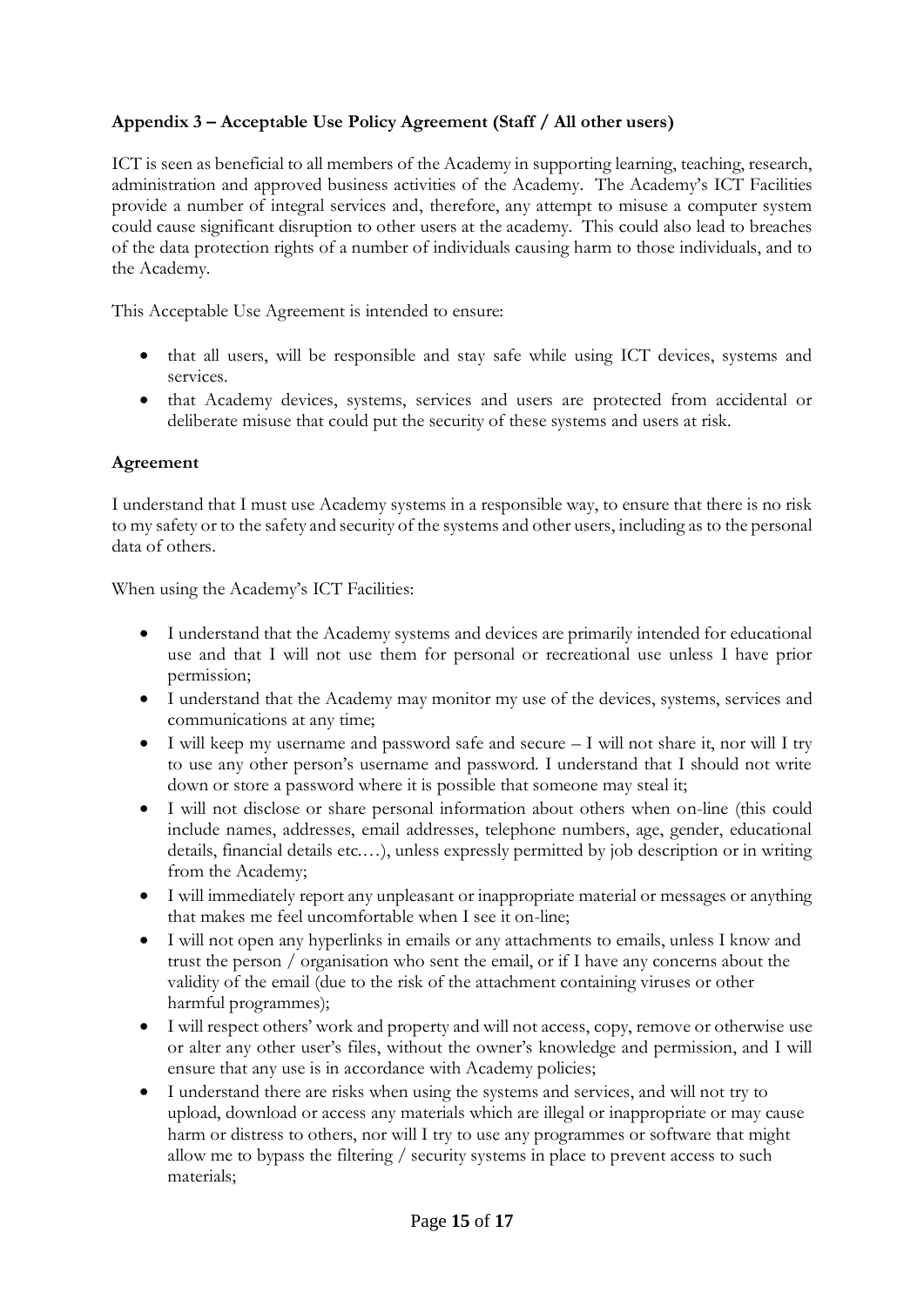- I will be polite and responsible when I communicate with others, I will not use strong, aggressive or inappropriate language and I appreciate that others may have different opinions;
- I will respect copyright of materials and intellectual property rights and not take or distribute text, images or other materials without permission;
- I will not use or modify any of the Academy devices, systems and services in any way that will disrupt their use for others in any way;
- I will not install or attempt to install or store programmes of any type on any Academy device, nor will I try to alter computer settings;
- I understand that I am not permitted to attempt to connect any devices or systems (e.g. laptops, mobile phones, USB devices, etc.…) to any Academy devices, systems or services without prior permission from an Authorised Person within the Academy. I understand that, if I am permitted to use my own devices in the Academy I will follow the rules set out in this agreement, in the same way as if I was using school equipment.
- I will ensure that when I take and / or publish images of others I will do so with their permission and in accordance with the Academy's policies. I will not use my personal equipment to record these images, unless I have permission from the Academy and from the individual to do so;
- I will only use social networking sites in school in accordance with the Academy's policies;
- I will only communicate with students, parents / carers, and other parties solely related to my employment, using systems authorised and provided by the Academy. Any such communication will be professional in tone and manner;
- I will not engage in any on-line activity that may compromise my professional responsibilities;
- I recognise that a failure to comply with the policies of the Academy, and any misuse of ICT equipment, could lead to breaches of the rights of data subjects and I will act at all times in accordance with such policies in order to avoid any inappropriate use of personal data, or the breach of the data protection rights of any individual.

I understand that I am responsible for my actions, both inside and outside of the Academy:

- I understand that the Academy also has the right to take action against me if I am involved in incidents of inappropriate behaviour, that are covered in this agreement, when I am out of the Academy and where they involve my membership of the Academy community (for example, use of images, digital communications, or personal information).
- I understand that if I fail to comply with this Acceptable Use Policy Agreement, I will be subject to disciplinary action. This may include loss of access to the Academy ICT systems and services, disciplinary action as set out in the codes of conduct and in the event of illegal activities involvement of the police.

I agree to follow these guidelines at all times when:

- using or connected to the Academy's devices, systems and services;
- using my own equipment inside or outside of the Academy in a way that is related to me being a member of this Academy (for example, communicating with other members of the Academy, accessing Academy email, websites and services, etc.…).